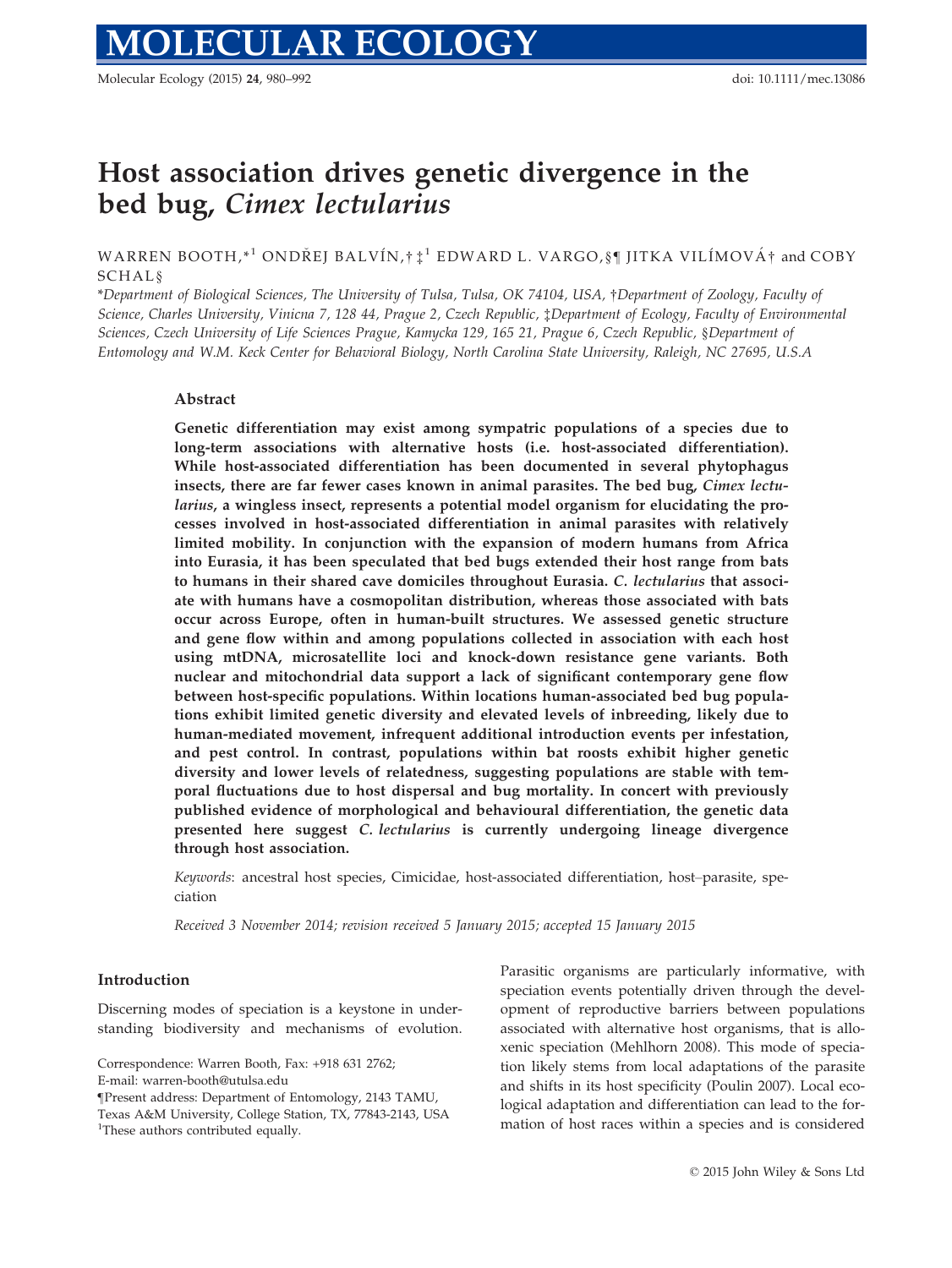a major route for sympatric speciation (Coyne & Orr 2004). Host races are defined by groups within a species that (i) use different hosts and exhibit host fidelity; (ii) coexist in sympatry; (iii) feature genetic differentiation at more than one locus; (iv) exhibit a correlation between host choice and mate choice; and (v) feature some level of mutual gene flow (Dres & Mallet 2002). Because members of host races are in general more fit on natal hosts than on alternative hosts, and they produce hybrids with reduced fitness, an eventual discontinuity in gene flow caused by physical isolation or assortative mating may lead to incipient speciation. Often reported in phytophagous organisms [e.g. (Feder et al. 1988; Dres & Mallet 2002)], a paucity of examples describing host-associated differentiation and the emergence of host races exists among animal parasites (Marchetti et al. 1998; Als et al. 2002; McCoy et al. 2003; Kempf et al. 2009, 2011). Recently however, based upon mitochondrial DNA sequences and morphological and behavioural differences, host-associated lineages were suggested to have developed in a geographically widespread human pest, the bed bug Cimex lectularius (Balvín et al. 2012a; Wawrocka & Bartonička 2013).

Cimex lectularius is a member of the family Cimicidae, a speciose group of obligate blood-feeding insects (Usinger 1966; Henry 2009). They spend most of their time in the shelter of the host and feed directly on the host (Usinger 1966; Bartonička & Růžičková 2013). Lacking wings, active dispersal appears limited to within buildings, and passive host-mediated dispersal likely shapes dispersal patterns (Balvín et al. 2012b; Booth et al. 2012; Saenz et al. 2012; Fountain et al. 2014). Bats are considered the ancestral zoophilic host of C. lectularius (Horváth 1913), and the documented association of bed bugs with humans dates back to ancient Egypt (Panagiotakopulu & Buckland 1999). But the association with humans likely is much more ancient, going back to the time when humans and bats sheltered together in caves (Usinger 1966). Common prior to WWII, C. lectularius was nearly eradicated in developed countries during the 1940s and 1950s due to the widespread use of DDT and other control measures (Boase 2001). However, in recent years, an unprecedented global resurgence has occurred, likely facilitated by the evolution of insecticide resistance, increased national and international travel, global commerce, and local proliferation of thrift and second-hand shops [e.g. (Pinto et al. 2007; Zhu et al. 2010)].

A recent study by Balvín et al. (2012a) based on mtDNA and morphometric analyses suggested considerable genetic and morphological divergence exists between European C. lectularius associated with humans and those collected within the roosts of synanthropic bats. Morphological differences suggest adaptation to alternative hosts, mainly

changes associated with sensory, feeding and dispersal needs. Only a single mitochondrial haplotype was shared between human- and bat-associated bed bugs from a total of 20 different haplotypes identified (14 from bats, 7 from humans). Limitations associated with divergence dates based solely upon molecular data notwithstanding (Arbogast et al. 2002), Balvín et al. (2012a) proposed that the two lineages diverged approximately 245 000 years ago (95% confidence interval 98 696 to 866 522 years ago). Even in situations where humans and bats could reside in the same building, the two bed bug populations appear to maintain host fidelity and thus lineage divergence. This is supported by a recent transplant experiment in which C. lectularius collected from humans or bats fed less frequently and had higher mortality on the non-natal host (Wawrocka & Bartonicka 2013). While mtDNA has proved valuable in revealing ancestral associations (Avise 2000), it often lacks the resolution to inform us of contemporary gene flow and fine-scale genetic structure. Variation at nuclear DNA loci, on the other hand, can be a more powerful means for detecting population structure and gene flow.

Divergent selection pressures on bat- and human-associated C. lectularius should also lead to polymorphisms at selected loci, depending on the extent of contemporary gene flow between the two lineages. Because humanassociated bed bugs are extensively treated with insecticides, whereas bat-associated bugs are not, genes that confer resistance to insecticides should differentiate between the two lineages and serve as signatures of lineage divergence. Certain mutations in the voltage-gated sodium channel, which result in knock-down resistance (kdr) and thus reduced sensitivity to DDT and pyrethroid insecticides (Yoon et al. 2008; Zhu et al. 2010), are expected to be widespread among human-associated bed bugs – as shown in the United States (Zhu et al. 2010) – and absent in C. lectularius associated with bats.

In the present study, we assess contemporary gene flow and examine the degree of genetic differentiation of C. lectularius populations associated with bats and humans using three classes of genetic markers: microsatellites, mtDNA sequence data and kdr haplotypes. Our findings demonstrate that two host-associated lineages exist and experience little contemporary gene flow, despite a lack of ecological barriers. We conclude that there are two genetically divergent host-associated races of C. lectularius which may represent an early stage in sympatric speciation.

## Materials and methods

#### Sample collection and DNA extraction

A total of 756 individual C. lectularius were collected from human dwellings ( $n = 569$  specimens from 66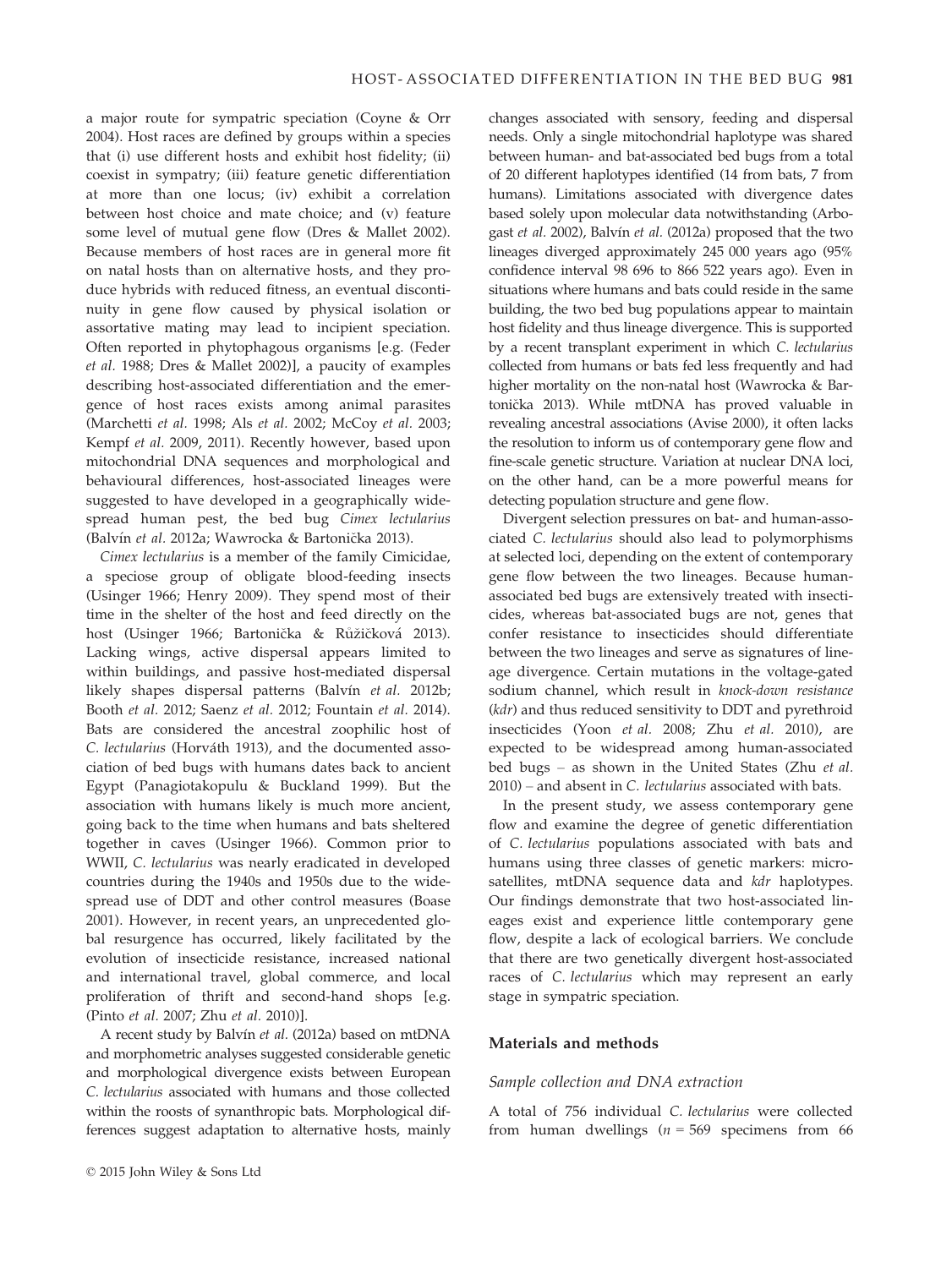locations, in 9 countries) and bat roosts ( $n = 187$  specimens from 37 locations, in 9 countries), across 13 European countries (Table S1, Supporting information). All of the bat roosts sampled were within the attics of human-built structures. Specimens were preserved in 96% ethanol. Genomic DNA was extracted from half of the thorax and legs of individual insects using the DNeasy Blood & Tissue kit (Qiagen) and then stored at  $-18$ °C prior to use.

## MtDNA sequencing and population-genetic analyses

A 658-bp fragment of the cytochrome oxidase subunit I (COI) gene was amplified in 372 specimens representing all 103 locations (Table S1; Fig. S1, Supporting information), using barcoding primers LepF (5′-ATT CAA CCA ATC ATA AAG ATA TNG G-3') and LepR (5'-TAW ACT TCW GGR TGT CCR AAR AAT CA-3') (modified from Hajibabaei et al. 2006). Additionally, a 382-bp fragment of the 16S rRNA gene was amplified using primers LR-J-13007 and LR-N-13398, according to Szalanski et al. (2008). PCR protocols and bidirectional sequencing of PCR products followed those outlined in Balvín et al. (2012a). Sequence alignments were performed using MAFFT (Katoh et al. 2009). As no incongruence between the two studied genes was detected following a partition homogeneity test (Farris et al. 1995) using PAUP\* (Swofford 1999), concatenated alignment of both mtDNA fragments (total 1040 bp) was used for further analyses. A median-joining network was constructed, following the algorithm of Bandelt et al. (1999) and the rationale of Huson et al. (2010), in Network 4.516 [\(www.fluxus-engineering.com](http://www.fluxus-engineering.com), accessed on 28 May 2013), using default parameters of the program to visualize the data.

# Knock-down resistance: partial sequence of the sodium channel gene

Partial or complete kdr genotypes were determined across 19 bat-associated and 49 human-associated bed bug collections, that is locations from which ≥3 specimens were available (Table S1; Fig S2, Supporting information). The methodology followed that outlined by Zhu et al. (2010). Fragments were amplified in three individuals from each collection site and PCR products mixed according to the intensity of bands on 2% agarose electrophoresis gels (1x TBE). The PCR products were purified using QIAquick<sup>®</sup> PCR Purification Kit (Qiagen) and sequenced using a  $BigDye^{\circledast}$  Terminator v3.1 Cycle Sequencing Kit (Applied Biosystems) on an ABI PRISM® 3100-Avant Genetic Analyzer (Applied Biosystems) or through a commercial sequencing service (Macrogen Inc.). Chromatograms were aligned

using CodonCode Aligner 3.0 (CodonCode Corporation). We scored sequences at two locations known to be associated with kdr resistance: amino acid 419 (wild type,  $GTC = \text{valine}$ ; mutation,  $CTC = \text{leucine}$ ) and amino acid 925 (wild type, CTT = leucine; mutation, ATT = isoleucine) (Table S1, Supporting information). Heterozygotes were identified through the presence of overlapping peaks at each specific nucleotide.

## Microsatellite DNA genotyping and analyses

Depending on the analysis, samples were divided into two groups: (i) all specimens and (ii) sites containing  $\geq$ 7 specimens (human dwellings:  $n = 55$  locations, 525 total specimens; bat roosts:  $n = 14$  locations, 130 total specimens) (Table S1, Supporting information). Samples were genotyped at 20 polymorphic microsatellite loci (BB6B, BB15B, BB28B, BB31B, BB38B, BB42B, Clec6, Clec10, Clec11, Clec15, Clec37, Clec45, Clec48, Clec90, Clec91, Clec96, Clec97, Clec98, Clec99 and Clec104), following protocols outlined by Booth et al. (2012).

Prior to population-genetic analysis, MICRO-CHECKER version 2.2.3 software (Van Oosterhout et al. 2004) was used to assess the presence of null alleles, scoring error, or large-allele dropout across loci. Summary statistics (mean number of alleles, observed heterozygosity) were calculated using Genetic Data Analysis (GDA) software (Lewis & Zaykin 2001). Hardy–Weinberg exact tests were performed using GENEPOP version 4.0 (Raymond & Rousset 1995; Rousset 2008). Bonferroni correction for multiple tests was applied. The latter two tests were performed on samples for which ≥7 specimens were available, with each specimen being genotyped.

To examine potential genetic structuring between hosts and/or locations, the Bayesian clustering algorithm implemented in STRUCTURE version 2.2.3 (Pritchard et al. 2000) was performed. Under this method, individuals are probabilistically assigned to a given genetic cluster (K) based on the proportion of their genome that matches that cluster. To determine the true K-value,  $\Delta K$ (Evanno et al. 2005) was implemented. Because of high relatedness of individuals within locations [a consequence of the population establishment process, see Booth et al. (2012)], single specimens from each location were used for STRUCTURE analysis to avoid overestimation of the true K-value (Vonholdt et al. 2010). STRUCTURE was initially run to determine whether host association influenced genetic structure. STRUCTURE analysis was performed using the admixture model with allele frequencies correlated. Runs were based on 200 000 iterations after an initial 50 000 burn-in period of the Markov chain.  $K$  was set to from  $1$  to  $5$  to account for both host races and then additional clusters to accommodate further substructure that might exist. Each run was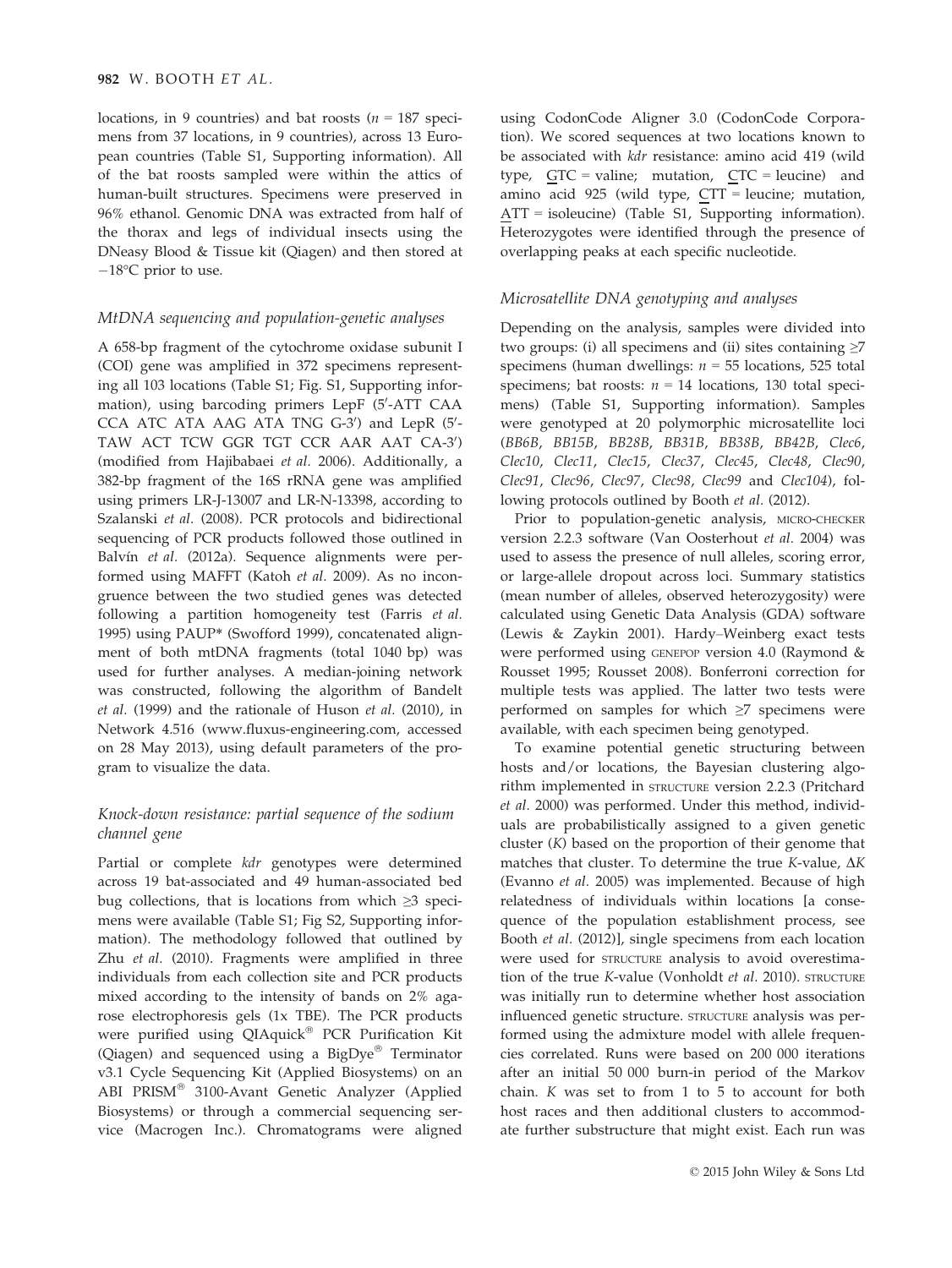replicated three times to check for concordance of the data.  $\Delta K$  was determined using the STRUCTURE HARVESTER version 0.56.3 software (Earl et al. 2011). Following the identification of K, 10 independent runs were then performed at that optimal  $\Delta K$  value. Pr matrices generated during each replication run were aligned using the program CLUMPP version 1.1.1 (Jakobsson & Rosenberg 2007) under the GREEDY algorithm with 10 000 random permutations. Following the detection of division based on host species (see Results), STRUCTURE was rerun within each to detect further population subdivision. Parameters followed those described earlier, with K set from 1 to 10. A factorial correspondence analysis (FCA), as implemented in the program GENETIX v4.05.2 (Belkhir et al. 1999), was used to further examine the degree of population substructuring among both host species.

Based on the  $\Delta K$  value of 2, genetic boundaries between host clusters were determined using GENELAND (Guillot et al. 2005). The Bayesian algorithm implemented in the software is based on a geographically constrained model that takes into consideration the spatial location of individuals screened for a number of microsatellite loci. The inference algorithm for the spatial model was run with the following parameters: (i) number of populations set to 2; (ii) number of iterations = 100 000; (iii) thinning = 100; (iv) uncertainty of coordinate =  $0.1$ ; and (v) correlated allele frequency model. Consistency of resulting inference was checked by comparing parameter estimates from 20 independent runs of GENELAND. Single specimens randomly chosen from each population were used in this analysis.

Following the determination of the most likely Kvalue, overall and pairwise  $F_{ST}$  [ $\theta$  analogue: (Weir & Cockerham 1984)] and relatedness (r) were calculated in FSTAT v.2.9.3.2 (Goudet 1995). Only locations consisting of ≥7 individuals were used in these analyses. To test for the presence of private alleles among bat- and human-associated bed bugs, GDA software (Lewis & Zaykin 2001) was used employing all samples.

## Results

#### Mitochondrial network analysis

In total, unambiguous sequences from 99 human-associated specimens across 48 localities and 115 bat-associated specimens from 29 bat roosts were analysed (Fig. 1; Table S1, Supporting information). This represents 57.5% of total samples sequenced. The remaining 42.5% of samples (representing 21.6% of all bat-associated samples and 28.8% of all human-associated samples) revealed ambiguous nucleotide positions, consistent with mitochondrial heteroplasmy (G. A. Robison, O. Balvin, E. L. Vargo, C. Schal & W. Booth, Under Review), evident in both COI and 16S genes. No significant sequence homology was found following a BLAST search of the primers or the amplified products against the bed bug genome (NCBI BioProject PRJNA167477) (performed on 23 September 2014); thus, sequence ambiguities were not considered to result from NUMTs. Ambiguous sequences were therefore excluded from further analysis. On the basis of 28 variable sites in COI and nine in 16S, we resolved 24 haplotypes (Table 1). Evaluation of the distribution of haplotypes between human and bat hosts revealed 15 haplotypes present within individuals collected from bat roosts and 11 within human-associated individual bed bugs. The resulting haplotype network (Fig. 2) revealed two major haplogroups: one of bat-associated bed bugs and one of human-associated bed bugs. Only two haplotypes (H13 and H16) appeared 'misplaced' in the alternate haplogroup, and only two haplotypes within the human haplogroup (H2, H25) were shared between collections from bats and humans.

#### Knock-down resistance haplotype variation

Complete kdr genotypes were available for 13 bat-associated collections, with additional six collections failing to amplify an unambiguous PCR product at the 419 region for sequencing, despite several attempts. All 13 bat-associated collections exhibited the wild-type form  $(GTC = \text{valine})$  at amino acid 419, and also the wildtype form (CTT = leucine) at amino acid 925 (Table S1, Supporting information). From the human-associated collections, a single location exhibited the mutant form at amino acid 419 (CTC = leucine), whereas the remaining 48 possessed the wild-type form. At amino acid 925, however, 45 (92%) exhibited the mutant form (ATT = isoleucine), two exhibited the wild-type form, and two revealed overlapping peaks at this region for both the mutant and the wild-type form, thus informing us that these had a mix of wild-type and mutant specimens within single populations and/or heterozygous individuals (Table S1, Supporting information).

# Population-genetic structure and differentiation across Europe

Across the 20 polymorphic microsatellite loci screened, no evidence was found to support the presence of null alleles, scoring error, or large-allele dropout within the data set. Allelic diversity across all samples ranged from 2 to 29 per locus (mean, 12.25) with observed heterozygosity from 0.048 to 0.276 (mean, 0.166) (Table 2). Splitting samples by host association revealed greater allelic diversity and mean observed heterozygosity within the bat-associated samples [bat: 2–26 (mean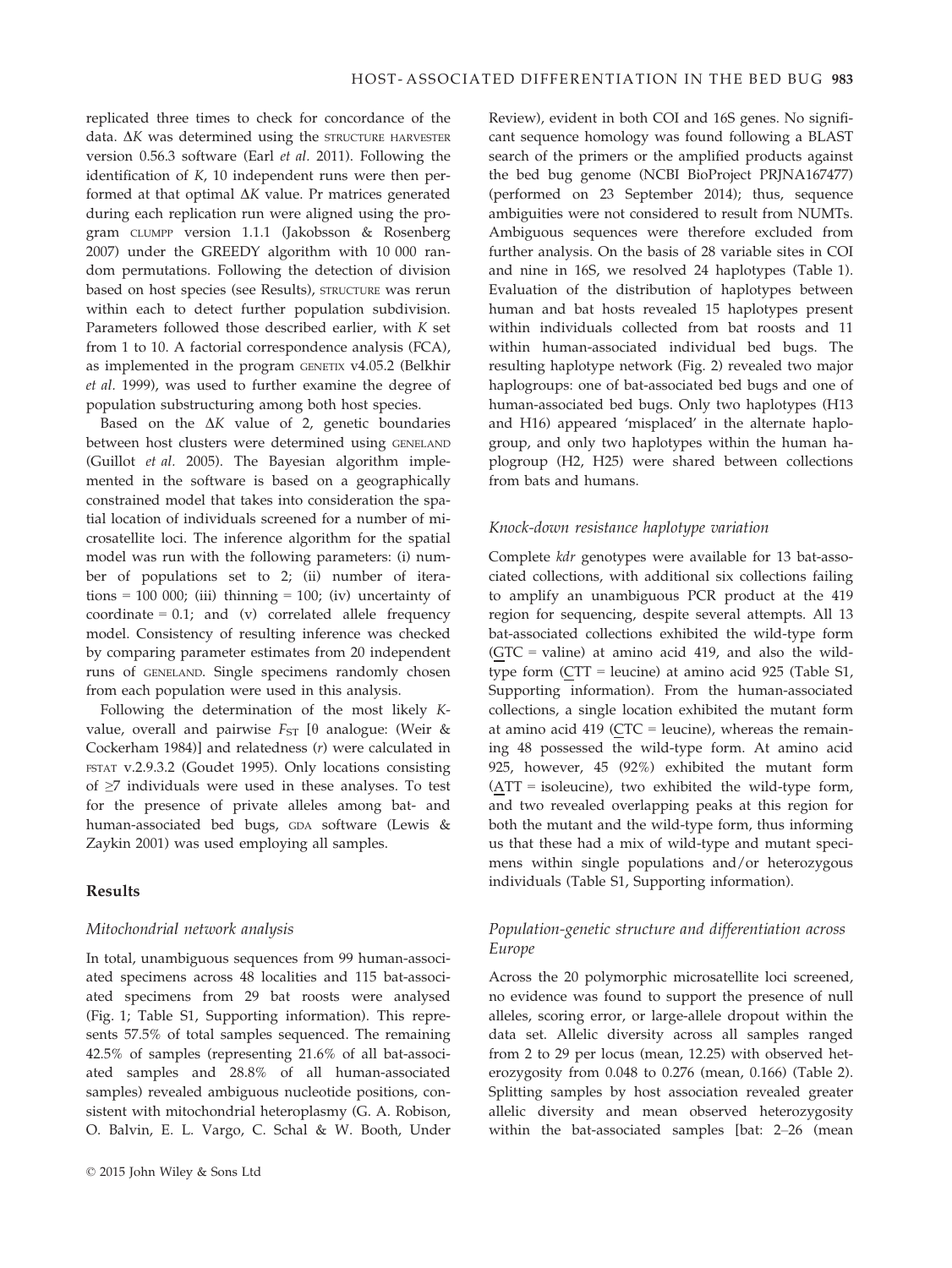

Fig. 1 Sampling locations for C. lectularius. Brown (dark) icons represent humanassociated samples; blue (light) icons represent bat-associated samples. Circles represent sample sizes of seven or more bed bugs; squares, under seven.

10.5),  $H_0$  – 0.306; human: 2–16 (mean 7.5),  $H_0$  – 0.130] (Table 2). Private alleles were present in both bat- and human-associated populations, but in general, more were observed in bed bugs collected from bat roosts (average of 4.75 private alleles per locus) than in human-associated samples (1.75 per locus) (Table 2). When samples were separated by host, 9 of 14 (64.3%) bat-associated populations exhibited ≥4 alleles at one or multiple loci, in contrast to only 1 of 55 (1.81%) humanassociated samples (Table S1, Supporting information). When all samples were combined, significant deviation from Hardy–Weinberg equilibrium was observed, suggesting population subdivision existed among the sampled locations. Reanalysis by host type, as supported by STRUCTURE results (below), again revealed significant deviations at all loci in both bat- and human-associated C. lectularius populations, suggesting the existence of further population subdivision.

STRUCTURE analysis produced a  $\Delta K$  peak at a  $K = 2$ when considering the data set with no *a priori* assumptions of structure. The two clusters cleanly corresponded to the two hosts, bats and humans (Fig. 3). These results were verified following FCA, with samples preferentially clustered with the host from which they were collected (Axis  $1 - 18.13\%$ ; Axis  $2 - 10.11\%$ ; Axis 3 – 9.06%). When samples were then grouped following STRUCTURE-assigned clusters, separation was more pronounced (Fig. 4). Results from GENELAND, which can detect population structure in relation to geographic

and genetic information, supported the existence of two main genetic clusters associated with bats and humans. Members of these genetic clusters showed no clear geographic associations, and instead exhibited a patchy distribution (Fig. S3, Supporting information), with members of each of the two genetic clusters existing in close geographic proximity to each other.

Overall  $F_{ST}$  was 0.683 [95% confidence interval (CI) 0.664–0.701]. Within samples collected from bat roosts alone, overall  $F_{ST}$  was 0.468 (95% CI 0.423-0.519), and from samples collected from human dwellings  $F_{ST}$  was calculated as 0.718 (95% CI 0.700–0.734). Given the lack of overlap in 95% CIs of  $F_{ST}$  values, populations associated with humans were significantly more differentiated than their bat-associated counterparts. Relatedness values within populations followed a comparable trend with overall  $r$  estimated as 0.778 (95% CI 0.763-0.792). Within bat roosts alone  $r$  was 0.590 (95% CI 0.547– 0.633), whereas within human dwellings  $r$  equalled 0.805 (95% CI 0.789–0.821), indicating that individuals within human-associated populations were significantly more related than those within bat-associated populations.

## Discussion

The present study supports the existence of two hostassociated races in C. lectularius based on significant genetic divergence of populations on two sympatric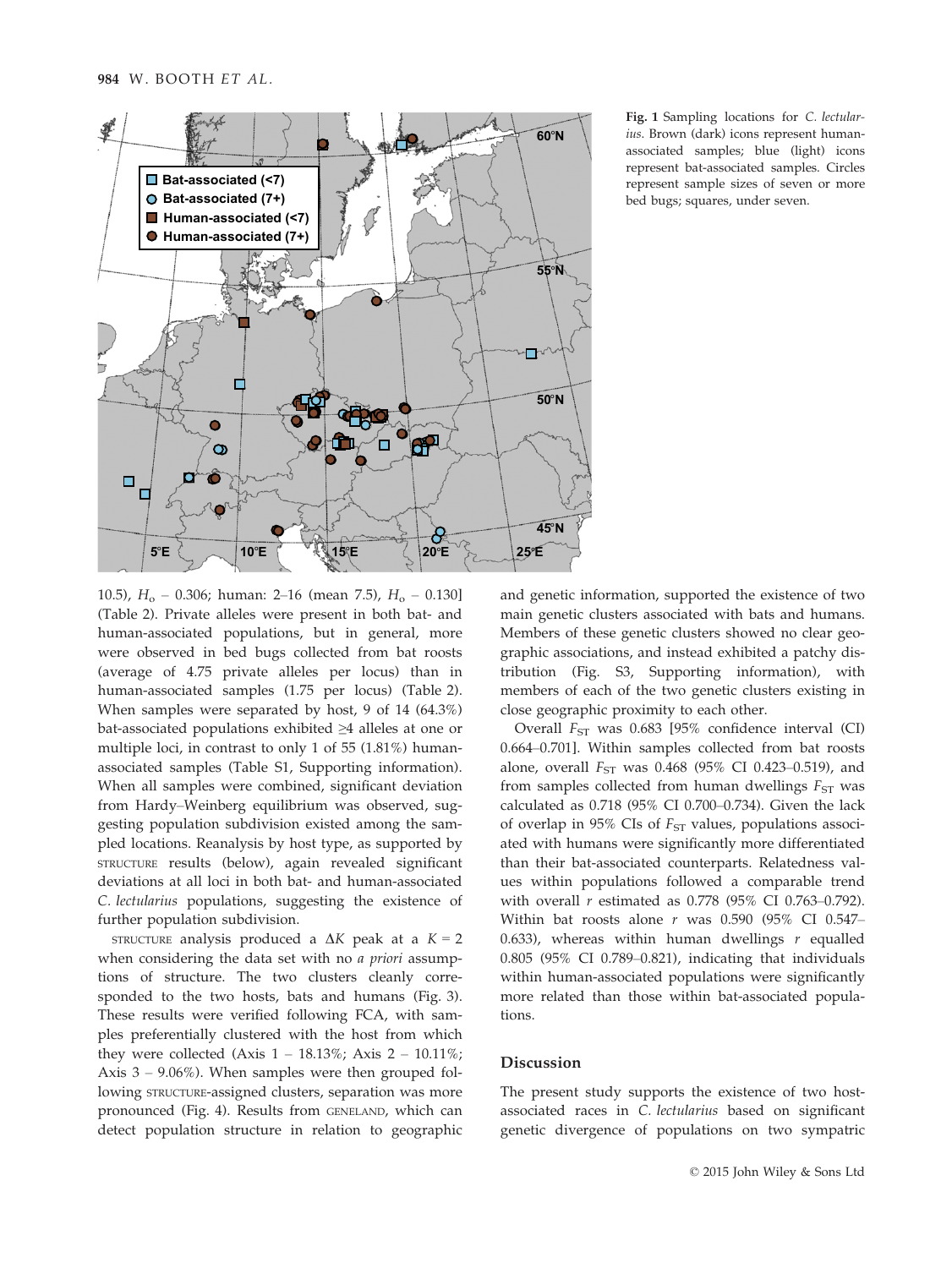|                 |                                                                                         |                               |                    |             |    |    | Nucleotide positions |                      |                    |            |     |     |     |     |        |        |     |     |        |        |            |          |      |
|-----------------|-----------------------------------------------------------------------------------------|-------------------------------|--------------------|-------------|----|----|----------------------|----------------------|--------------------|------------|-----|-----|-----|-----|--------|--------|-----|-----|--------|--------|------------|----------|------|
| Haplotype       | Host                                                                                    | Accession #<br>$\overline{S}$ | Accession #<br>165 | 25          | 34 | 57 | 112                  | 244                  | 265                | 289<br>277 | 293 | 302 | 322 | 331 | 343    | 346    | 352 | 367 | 391    | 433    | 475<br>442 | 481      | 493  |
| H <sub>2</sub>  | $\begin{minipage}{.4\linewidth} \hspace*{-0.2cm} \textbf{Human} \end{minipage}$<br>Bat/ | GU985525.1                    | KJ937974           | ⋖           | ⊢  | ↺  | ⊢                    | $\cup$               | $\cup$<br>$\vdash$ | U          | U   | ≺   | U   | U   | $\cup$ | $\cup$ | U   | U   | ≺<br>U | $\cup$ | U          | ⋖        | ⋖    |
| H <sub>3</sub>  | Bat                                                                                     | GU985526.1                    | KJ937969           |             |    |    |                      |                      |                    |            |     |     |     |     |        |        |     |     |        |        |            |          |      |
| H4              | Bat                                                                                     | KJ937979                      | KJ937969           |             |    |    |                      |                      |                    |            |     |     |     |     |        |        |     |     |        |        |            |          |      |
| H6              | Human                                                                                   | GU985526.1                    | KJ937974           |             |    |    |                      |                      |                    |            |     |     |     |     |        |        |     |     |        |        |            |          |      |
| H7              | Bat                                                                                     | GU985526.1                    | KJ937971           |             |    |    |                      |                      |                    |            |     |     |     |     |        |        |     |     |        |        |            |          |      |
| H <sub>8</sub>  | Bat                                                                                     | KJ937983                      | KJ937969           |             |    |    |                      |                      |                    |            |     |     |     |     |        |        |     |     |        |        |            |          |      |
| H10             | Bat                                                                                     | KJ937980                      | KJ937969           |             |    |    |                      |                      |                    |            |     |     |     |     |        |        |     |     |        |        |            |          |      |
| H <sub>11</sub> | Human                                                                                   | KJ937988                      | KJ937976           |             |    |    |                      |                      |                    |            |     |     |     |     |        |        |     |     |        |        |            |          |      |
| H <sub>13</sub> | Human                                                                                   | KJ937989                      | KJ937969           |             |    |    |                      |                      |                    |            |     |     |     |     |        |        |     |     |        |        |            |          |      |
| H14             | Human                                                                                   | GU985523.1                    | KJ937975           |             |    |    |                      |                      |                    |            |     |     |     |     |        |        |     |     |        |        |            |          |      |
| H <sub>15</sub> | Bat                                                                                     | KJ937986                      | KJ937969           |             |    |    |                      |                      |                    |            |     |     |     |     |        |        |     |     |        |        |            |          |      |
| H <sub>16</sub> | Bat                                                                                     | KJ937987                      | KJ937968           |             |    |    |                      |                      |                    |            |     |     |     |     |        |        |     |     |        |        |            |          |      |
| H17             | Bat                                                                                     | KJ937980                      | KJ937970           |             |    |    |                      |                      |                    |            |     |     |     |     |        |        |     |     |        |        |            |          |      |
| H <sub>18</sub> | Bat                                                                                     | GU985526.1                    | KJ937972           |             |    |    |                      |                      |                    |            |     |     |     |     |        |        |     |     |        |        |            |          |      |
| H <sub>19</sub> | Bat                                                                                     | KJ937985                      | KJ937969           |             |    |    |                      |                      |                    |            |     |     |     |     |        |        |     |     |        |        |            |          |      |
| H <sub>22</sub> | Human                                                                                   | KJ937990                      | KJ937974           |             |    |    |                      |                      |                    |            |     |     |     |     |        |        |     |     |        |        |            |          |      |
| H <sub>23</sub> | Bat                                                                                     | KJ937981                      | KJ937969           |             |    |    |                      |                      |                    |            |     |     |     |     |        |        |     |     |        |        |            |          |      |
| H24             | Bat                                                                                     | GU985526.1                    | KJ937973           |             |    |    |                      |                      |                    |            |     |     |     |     |        |        |     |     |        |        |            |          |      |
| H <sub>25</sub> | Bat/                                                                                    | GU985525.1                    | KJ937977           |             |    |    |                      |                      |                    |            |     |     |     |     |        |        |     |     |        |        |            |          |      |
|                 | Human                                                                                   |                               |                    |             |    |    |                      |                      |                    |            |     |     |     |     |        |        |     |     |        |        |            |          |      |
| H26             | Human                                                                                   | KJ937991                      | KJ937974           |             |    |    |                      |                      |                    |            |     |     |     |     |        |        |     |     |        |        |            |          |      |
| H <sub>28</sub> | Human                                                                                   | KJ937984                      | KJ937978           |             |    |    |                      |                      |                    |            |     |     |     |     |        |        |     |     |        |        |            |          |      |
| H35             | Human                                                                                   | KJ937992                      | KJ937974           |             |    |    |                      |                      |                    |            |     |     |     |     |        |        |     |     |        |        |            |          |      |
| H <sub>36</sub> | Human                                                                                   | GU985525.1                    | KJ937968           |             |    |    |                      |                      |                    |            |     |     |     |     |        |        |     |     |        |        |            |          |      |
| H37             | Bat                                                                                     | KJ937982                      | KJ937969           |             |    | ⋖  |                      |                      |                    |            |     |     |     |     |        |        |     |     |        |        |            |          |      |
|                 |                                                                                         |                               |                    |             |    |    |                      | Nucleotide positions |                    |            |     |     |     |     |        |        |     |     |        |        |            |          |      |
| Haplotype       | Host                                                                                    | COI Accession #               | 16S                | Accession # |    |    | 511                  | 536                  | 547                | 595        | 625 | 628 |     | 680 | 843    | 848    | 849 | 883 | 903    |        | 932        | $1007\,$ | 1008 |
| H <sub>2</sub>  | Bat/Human                                                                               | GU985525.1                    | KJ93               | :7974       |    | ⋖  |                      |                      |                    |            | ↺   | U   | ⋖   |     | ↺      |        |     |     | ↺      | U      |            |          | ⋖    |
| H <sub>3</sub>  | Bat                                                                                     | GU985526.1                    | KJ93               | \$7969      |    |    |                      |                      |                    |            |     | ⋖   | ↺   |     | ⋖      |        |     |     |        |        |            |          |      |
| H <sub>4</sub>  | Bat                                                                                     | KJ937979                      | KJ93               | 7969        |    |    |                      |                      |                    |            |     | ⋖   | U   |     | ⋖      |        |     |     |        |        |            |          |      |
| H6              | Human                                                                                   | GU985526.1                    | KJ93               | 17974       |    |    |                      |                      |                    |            |     |     |     |     |        |        |     |     |        |        |            |          |      |
| H7              | Bat                                                                                     | GU985526.1                    | KJ93               | 17971       |    |    |                      |                      |                    |            |     |     | ↺   |     | ⋖      |        |     |     |        |        |            |          |      |
| H <sub>8</sub>  | Bat                                                                                     | KJ937983                      | KJ93               | 7969        |    |    |                      |                      |                    |            |     |     | ↺   |     | ⋖      |        |     |     |        |        |            |          |      |
| H10             | Bat                                                                                     | KJ937980                      | KJ93               | 17969       |    |    |                      |                      |                    |            |     | ⋖   | ಲ   |     | ≺      |        |     |     |        |        |            |          |      |
| H <sub>11</sub> | Human                                                                                   | KJ937988                      | KJ93               | 7976        |    |    |                      |                      |                    |            |     |     |     |     |        |        |     |     | ⋖      |        |            |          |      |

© 2015 John Wiley & Sons Ltd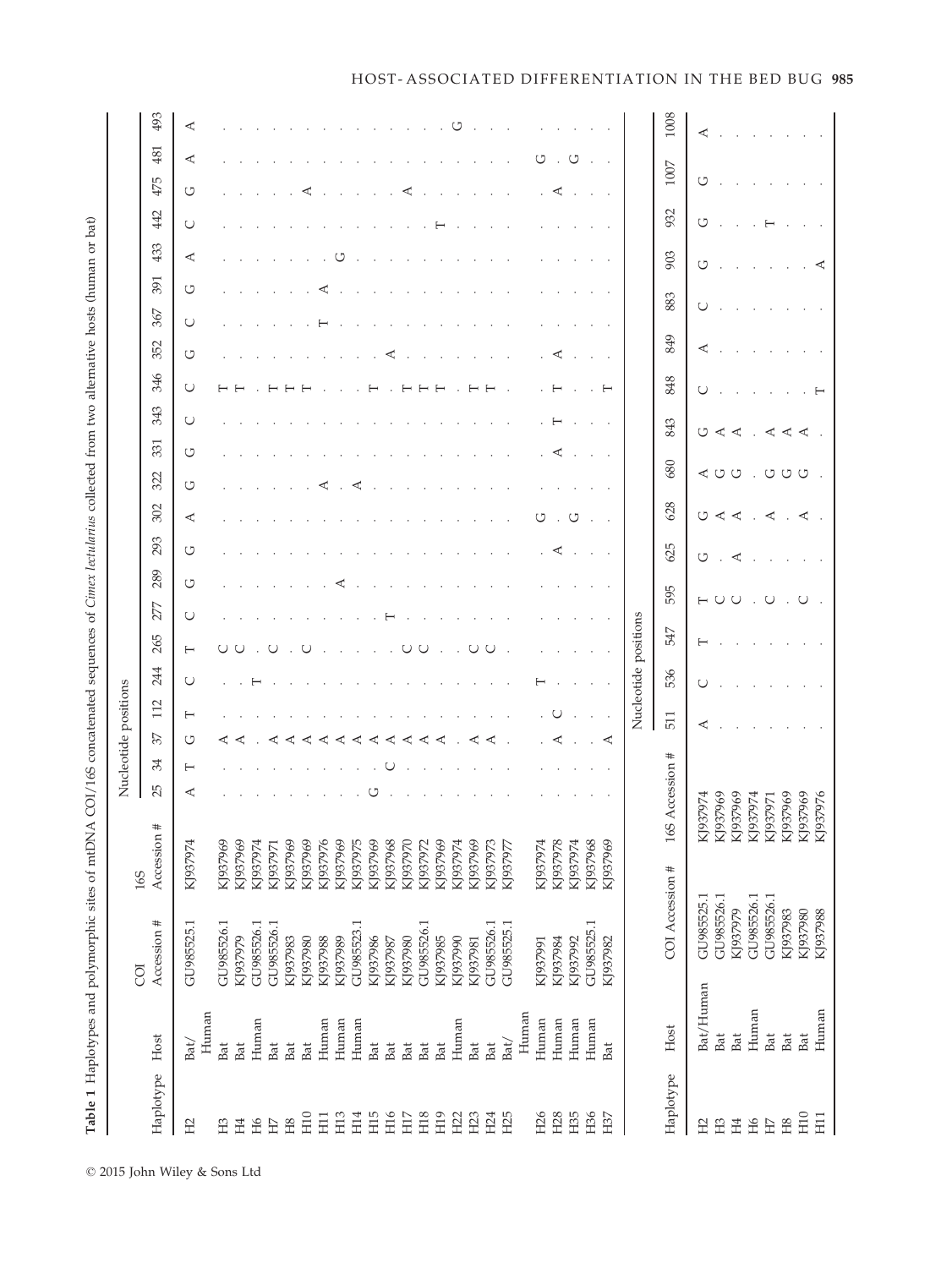|                       |      |                                                                                                                                                                                                                                                                                                                                                 |             |     |     | Nucleotide positions |     |     |     |     |     |     |     |     |     |     |      |      |
|-----------------------|------|-------------------------------------------------------------------------------------------------------------------------------------------------------------------------------------------------------------------------------------------------------------------------------------------------------------------------------------------------|-------------|-----|-----|----------------------|-----|-----|-----|-----|-----|-----|-----|-----|-----|-----|------|------|
| Haplotype             | Host | COI Accession # 165                                                                                                                                                                                                                                                                                                                             | Accession # | 511 | 536 | 547                  | 595 | 625 | 628 | 680 | 843 | 848 | 849 | 883 | 903 | 932 | 1007 | 1008 |
| $\overline{113}$      |      |                                                                                                                                                                                                                                                                                                                                                 |             |     |     | C                    |     |     |     | ל ) | ⋖   |     |     |     |     |     |      |      |
|                       |      |                                                                                                                                                                                                                                                                                                                                                 |             |     |     |                      |     |     |     |     |     |     |     |     | ⋖   |     |      |      |
|                       |      |                                                                                                                                                                                                                                                                                                                                                 |             |     |     |                      |     |     |     | U   | ⋖   |     |     |     |     |     |      |      |
| H<br>H H H<br>H H H   |      |                                                                                                                                                                                                                                                                                                                                                 |             |     |     |                      |     |     |     | U   |     |     |     |     |     |     |      |      |
|                       |      |                                                                                                                                                                                                                                                                                                                                                 |             |     |     |                      |     |     |     | U   |     |     |     |     |     |     |      |      |
| H18                   |      |                                                                                                                                                                                                                                                                                                                                                 |             |     |     |                      |     |     |     | U   |     |     | כו  |     |     |     |      |      |
|                       |      |                                                                                                                                                                                                                                                                                                                                                 |             |     |     |                      |     |     |     | U   | ⋖   |     |     |     |     |     |      |      |
|                       |      |                                                                                                                                                                                                                                                                                                                                                 |             |     |     |                      |     |     |     |     |     |     |     |     |     |     |      |      |
|                       |      |                                                                                                                                                                                                                                                                                                                                                 |             |     |     |                      |     |     |     | ↺   |     |     |     |     |     |     |      |      |
|                       |      |                                                                                                                                                                                                                                                                                                                                                 |             |     |     |                      |     |     | ⋖   | U   | ⋖   |     | U   |     |     |     |      |      |
|                       |      |                                                                                                                                                                                                                                                                                                                                                 |             |     |     |                      |     |     |     |     |     |     |     |     |     |     |      |      |
| E R R R R R R R R R R |      |                                                                                                                                                                                                                                                                                                                                                 |             |     |     |                      |     |     |     |     |     |     |     |     |     |     |      |      |
|                       |      |                                                                                                                                                                                                                                                                                                                                                 |             |     |     |                      |     |     |     |     |     |     |     |     |     |     |      |      |
|                       |      |                                                                                                                                                                                                                                                                                                                                                 |             |     |     |                      |     |     |     |     |     |     |     |     |     |     |      |      |
|                       |      |                                                                                                                                                                                                                                                                                                                                                 |             |     |     |                      |     |     |     | כ ז |     |     |     |     |     |     |      |      |
|                       |      | $\begin{array}{l} \text{KJ937989} \\ \text{GUS85523.1} \\ \text{GUS937986} \\ \text{KJ937986} \\ \text{KJ937986} \\ \text{KJ937980} \\ \text{KJ937986} \\ \text{GUS85526.1} \\ \text{KJ937986} \\ \text{KJ937986} \\ \text{KJ937986} \\ \text{KJ937981} \\ \text{KJ937981} \\ \text{GUS85525.1} \\ \text{KJ937991} \\ \text{KJ937992} \\ \text$ |             |     |     |                      |     |     | ⋖   | U   | ⋖   |     |     |     |     |     |      |      |

Table 1 Continued

Continued

host species; all three genetic marker classes screened support this conclusion, as does a previous morphometric analysis (Balyín et al. 2012a). The mtDNA network appears essentially identical to that of Balvín et al. (2012a), showing two partially overlapping clades with bed bugs separated by host race (Fig. 2). In addition to the shared haplotype  $(H2)$  reported by Balvín et al. (2012a), we identified a second shared haplotype (H25), differing from H2 at a single nucleotide. STRUCTURE (Fig. 3) and FCA (Fig. 4) analyses of microsatellite data support our conclusion that contemporary gene flow between the host races is negligible. Geographic isolation can be excluded as a factor promoting reproductive segregation given the broad geographic overlap of samples collected (Figs 1, S3, Supporting information). When no *a priori* information was considered (i.e. host type or geographic location), samples clustered preferentially by host association, with two exceptions. These exceptions were human-associated bed bugs that aligned with the bat-associated cluster with greater than 60% genetic affiliation (Fig. 3). These samples shared mtDNA haplotype H2, one of two found commonly in both bat- and human-associated C. lectularius. Additionally, one sample exhibited a mixed kdr haplotype with profiles found primarily in association with bats, and the other in association with humans. These infrequent exceptions to host race differentiation may represent evidence of recent introgression, ancestrally shared alleles, homoplasy, or quite possibly incorrect assignment of dispersing bed bugs to the proper host. Regardless, it appears that C. lectularius parasitizing humans are following an evolutionary trajectory essentially independent of those found to parasitize sympatric bats.

The genetic data presented here lend support to the hypothesis that the ancestral host of C. lectularius was bats, with one or more human lineages diverging following the movement of humans out of shared cave domiciles (Usinger 1966). Subsequent divergence of the founding human-associated populations can be reinforced through selection for specialization on humans, as suggested for triatomine bugs (Schofield et al. 1999). Significantly greater allelic diversity was observed in the bat-associated populations, despite the larger sample size of the human-associated populations. Bed bugs derived from bat roosts were also found to have approximately 2.7 times more private alleles than bugs associated with humans. Combined, these results suggest an ancestral genetic bottleneck in the humanassociated lineage, which might be expected following divergence of a small founder population during host transition (Mayr 1963). Indeed, recent independent genetic analyses of human-associated C. lectularius populations in the United States and United Kingdom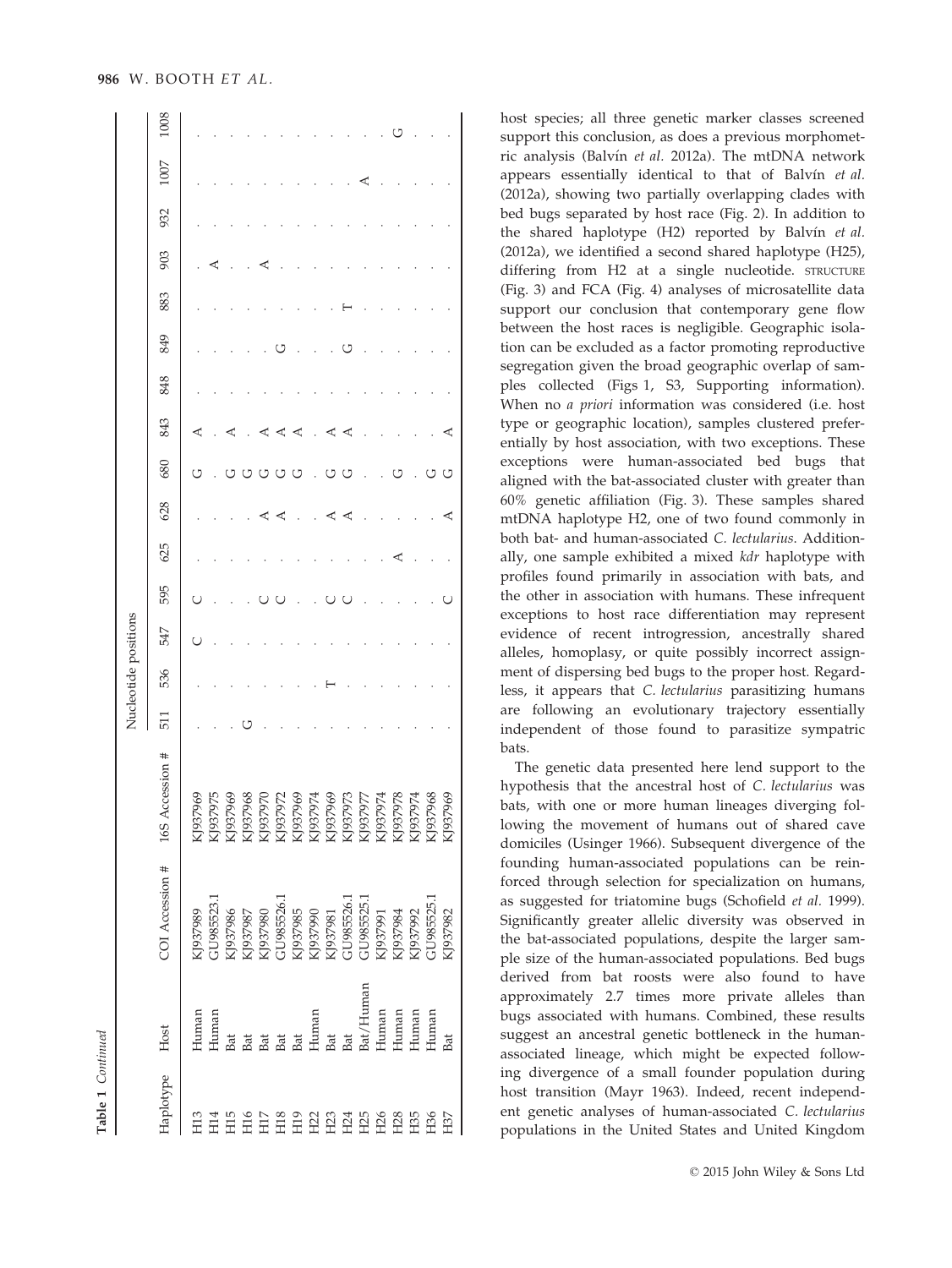

Fig. 2 Haplotype network of human- and bat-associated bed bug samples based on concatenated mitochondrial cytochrome oxidase subunit I and 16S rRNA gene sequences (total length 1040 bp).

support the idea that infestations are founded by small propagules (Saenz et al. 2012; Fountain et al. 2014). Thus, when viewed in the context of a host shift, the isolation of a small founding propagule during the emigration of humans from caves that they co-inhabited with bats might be expected to produce such a pattern.

In addition to the genetic divergence observed between host-associated lineages, our data provide a contrasting picture regarding infestation dynamics of the two host races in Europe. From European humanassociated bed bugs, we see complementary patterns to those reported in the United States – four or fewer alleles per microsatellite locus – suggesting population establishment through the introduction of a single male and single female, singly mated female, or highly related and inbred individuals (Booth et al. 2012; Saenz et al. 2012; Fountain et al. 2014). Only a single sample (1.81%) exhibited more than four alleles (five alleles at a single locus). Bat-associated C. lectularius, in contrast, exhibited ≥4 alleles at several loci in 64.3% of sampled locations (9 of 14). The genetically depauperate nature of the human-associated populations may also provide insight into the stability of bed bug populations. Population establishment, high population turnover and extinction events are expected to be common with little opportunity for population admixture, likely due to human-mediated movement and frequent interventions through pest control. Thus, human-associated bed bugs appear to live in highly structured metapopulations. In contrast, C. lectularius populations within bat roosts may be expected to be more stable, albeit with temporal fluctuations due to weather events, bug mortality and host dispersal, with multiple introduction events resulting from the latter. Similar to what has previously been

reported (Booth et al. 2012; Saenz et al. 2012), relatedness estimates suggest significant inbreeding events are common in C. lectularius; however, the greater allelic diversity present within bat-associated populations results in lower relatedness values within this group.

Results from screening kdr-associated mutations provide a somewhat contrasting picture to that previously reported in human-associated C. lectularius. Approximately 85% of C. lectularius samples collected across the east coast and south-central United States were found to possess either one or both of the kdr target-site mutations [haplotypes B, C and D according to (Zhu et al. 2010)]. Similarly, 95.9% of bed bugs we collected from human-associated populations in Europe possessed either one or both of the kdr mutations, with haplotype B also the most common (wild-type valine at position 419, leucine to isoleucine mutation at position 925). Bed bugs possessing both mutations (haplotype C) appear underrepresented in the European samples (2%) compared to US samples [41%, (Zhu et al. 2010)]. Intriguingly, all bat lineages of C. lectularius exhibited wildtype amino acids at both positions (haplotype A), which is exceptionally rare among human-associated populations in the United States and in our human-associated European samples. Extensive use of DDT and pyrethroid insecticides within human-built structures was likely selected for kdr mutations (Usinger 1966; Snetsinger 1997), thus supporting a lack of contemporary gene flow between these two host races over the last ~60 years. These results are consistent with the hypothesis that the kdr haplotype observed in bat-associated samples represents the natural, ancestral haplotype, whereas the human-associated haplotype has been subject to anthropogenic selection with synthetic insecticides.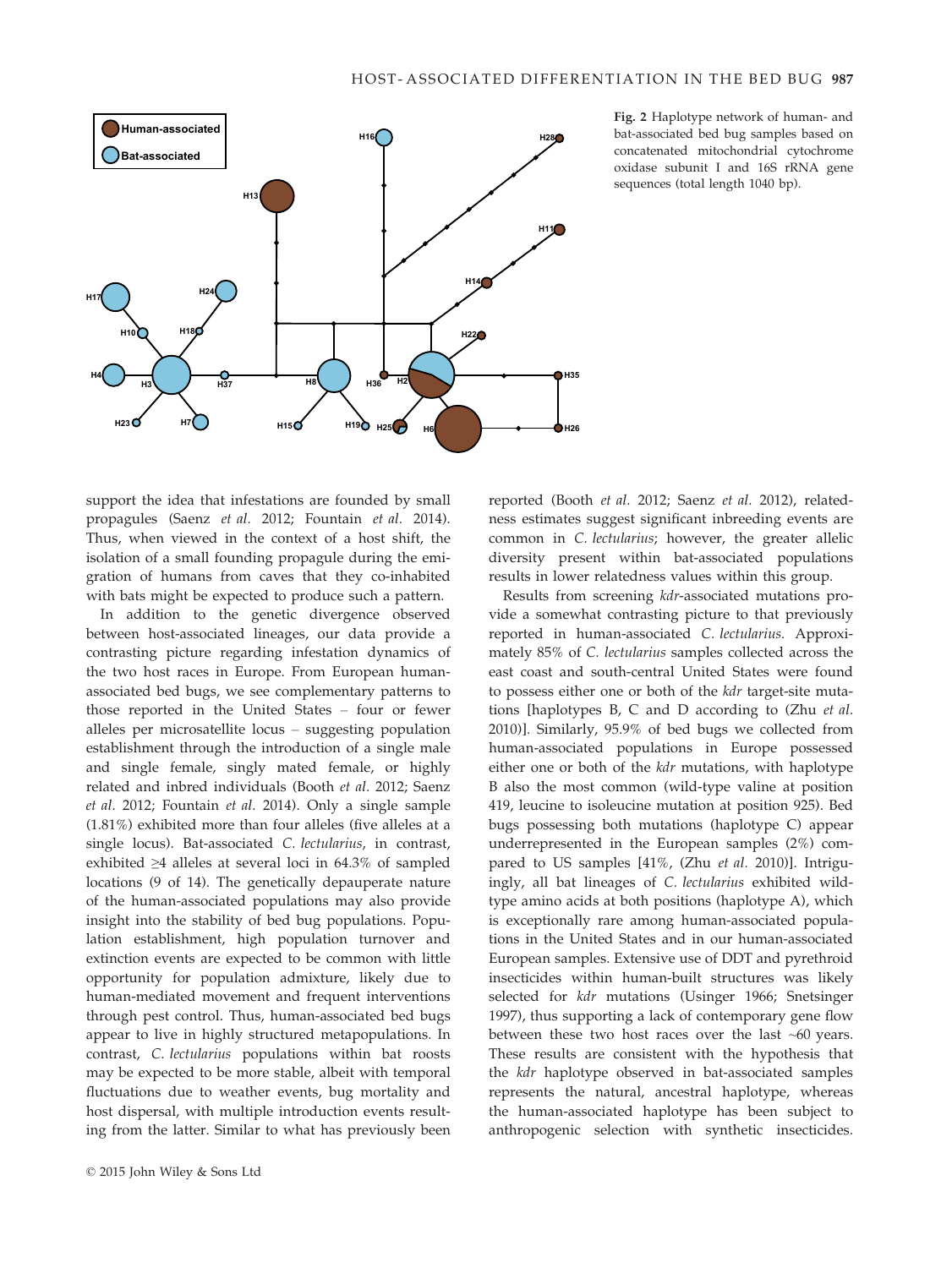## 988 W. BOOTH ET AL.

| Table 2 Host-associated locus summary statistics |  |  |
|--------------------------------------------------|--|--|
|                                                  |  |  |

|                    | Number of alleles |                |                  |                |                  |       | Observed heterozygosity |       |
|--------------------|-------------------|----------------|------------------|----------------|------------------|-------|-------------------------|-------|
|                    |                   | Bat            |                  | Human          |                  |       |                         |       |
| Locus              | All               | Observed       | Unique           | Observed       | Unique           | All   | Bat                     | Human |
| BB28B              | 23                | 20             | 8                | 15             | 3                | 0.203 | 0.43                    | 0.147 |
| BB38B              | 9                 | 8              | 3                | 6              | 1                | 0.170 | 0.288                   | 0.140 |
| BB31B              | 24                | 21             | 11               | 13             | 3                | 0.229 | 0.466                   | 0.168 |
| Clec11             | 6                 | 5              | $\overline{2}$   | 4              |                  | 0.235 | 0.359                   | 0.204 |
| Clec <sub>6</sub>  | $\overline{2}$    | 2              | $\boldsymbol{0}$ | 2              | $\boldsymbol{0}$ | 0.048 | 0.023                   | 0.054 |
| BB42B              | 20                | 16             | 8                | 12             | $\overline{4}$   | 0.227 | 0.393                   | 0.184 |
| Clec <sub>37</sub> | 8                 | 8              | 3                | 5              | $\theta$         | 0.156 | 0.389                   | 0.097 |
| BB15B              | 29                | 26             | 13               | 16             | 3                | 0.191 | 0.45                    | 0.121 |
| Clec <sub>48</sub> | 3                 | 3              | 1                | 2              | $\mathbf{0}$     | 0.098 | 0.383                   | 0.025 |
| Clec <sub>45</sub> | 3                 | $\overline{2}$ | $\mathbf{0}$     | 3              | 1                | 0.095 | 0.142                   | 0.083 |
| Clec90             | 12                | 10             | 5                | 7              | 2                | 0.201 | 0.200                   | 0.202 |
| Clec91             | 11                | 8              | $\overline{2}$   | 9              | 3                | 0.102 | 0.111                   | 0.100 |
| Clec <sub>96</sub> | 14                | 11             | 7                | 7              | 3                | 0.142 | 0.358                   | 0.084 |
| Clec97             | 8                 | 8              | 3                | 5              | $\boldsymbol{0}$ | 0.197 | 0.275                   | 0.180 |
| Clec98             | 14                | 12             | 7                | 7              | 2                | 0.220 | 0.396                   | 0.175 |
| Clec99             | 8                 | 4              | $\theta$         | 8              | 4                | 0.203 | 0.168                   | 0.203 |
| Clec104            | 13                | 11             | 6                | 7              | 2                | 0.092 | 0.297                   | 0.040 |
| Clec105            | 20                | 19             | 12               | 8              | 1                | 0.276 | 0.477                   | 0.225 |
| BB6B               | 16                | 14             | $\overline{4}$   | 12             | 2                | 0.111 | 0.197                   | 0.089 |
| Clec15             | $\overline{2}$    | $\overline{2}$ | $\mathbf{0}$     | $\overline{2}$ | $\mathbf{0}$     | 0.121 | 0.318                   | 0.069 |
| Mean               | 12.25             | 10.5           | 4.75             | 7.5            | 1.75             | 0.166 | 0.306                   | 0.13  |

Additionally, our results may shed light on the current global resurgence of C. lectularius among humans. The kdr profiles of the European populations were different from those in the United States, and thus, it is possible that neither population serves as a significant contemporary source for the other.

While evidence for differentiation is apparent by host race, structure based on geographic region is absent within both host lineages. As bat-associated bed bugs had been collected from the roosts of multiple bat species (see Table S1, Supporting information for a list of species), the sample size did not permit a species-specific analysis; bed bugs from all bat species sampled did however cluster within the bat-associated lineage, but no evidence for further host-associated differentiation among bat species was evident. Furthermore, multispecies roosts were present within the collections. The absence of any discernible population structure within these samples may reflect the movement of bats among roosts, especially in mixed species overwintering roosts (Rehak & Gaisler 1999; Smirnov et al. 2007). Although mark–recapture studies with Myotis myotis reveal female philopatry (Horáček 1985; Berková et al. 2013), parasite infestation can cause host dispersal behaviour (Moore 2013), and switching roosts has been shown to reduce the load of Cimex spp. in bats of the genus Pipistrellus (Bartonicka & Gaisler 2007; Bartonicka & Růžičková 2012, 2013). In human-associated bed bug, no geographic structure was evident. This lack of structure within C. lectularius derived from human dwellings has previously been reported in samples collected in the eastern USA (Saenz et al. 2012) and the UK (Fountain et al. 2014) and likely results from extensive human-mediated movement.

The best documented studies of host race formation come from phytophagous insects [e.g. see Mullen & Shaw (2014) for a recent review]. For example, following the introduction of domesticated apples, the apple maggot fly Rhagoletis pomonella host-shifted from hawthorn to apple, with changes in oviposition preferences, mating behaviours and host fidelity resulting in disruption of reproduction between host-associated strains, as detected using molecular markers (Feder et al. 1988). Surprisingly, however, little evidence is available regarding host-associated genetic differentiation of animal parasites. A recent worldwide population-genetic study of Aedes aegypti mosquitoes using polymorphic microsatellites from 24 populations in 13 countries concluded that one genetic cluster included all domestic (anthropophilic) mosquito populations outside Africa and a divergent cluster included both domestic and forest (zoophilic) populations within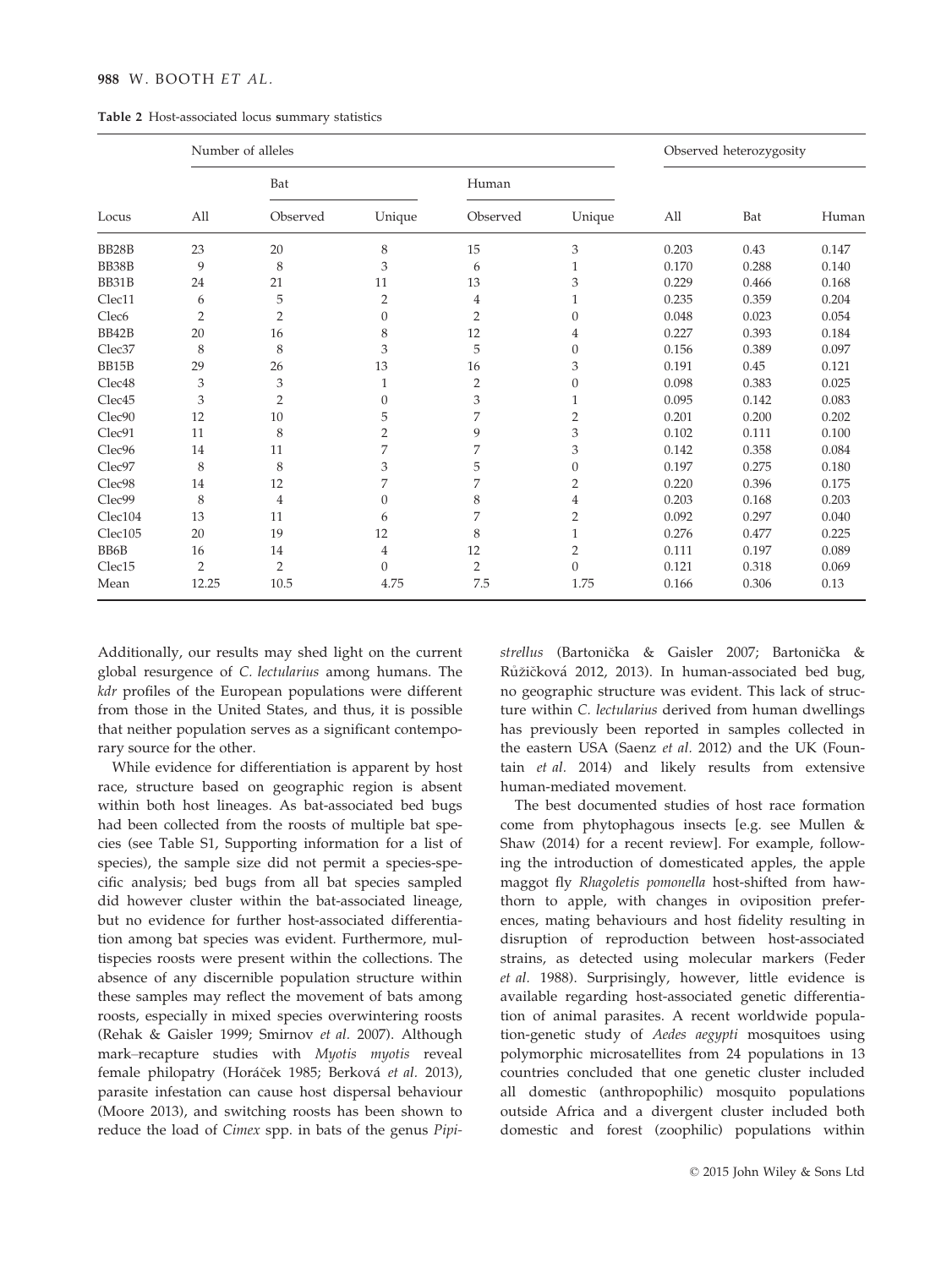

Fig. 3 STRUCTURE plots depicting  $\Delta K$ . Coloured bars represent the proportion membership of each individual bed bug to one of two genetic clusters  $(K = 2)$ . Blue (light) cluster sampled from bat roosts; brown (dark) cluster represents bed bugs associated with humans.

Fig. 4 Results of factorial correspondence analysis showing genetic differentiation based on microsatellite allele frequencies for individual C. lectularius collections sampled across Europe. Samples clustered by host: brown (dark) squares represent human-associated samples; blue (light) squares represent bat-associated bed bugs.

Africa (Brown et al. 2011). An African origin for ancestral Ae. aegypti populations was supported by higher genetic diversity (heterozygosity and private allelic richness) in Africa than outside of Africa. Moreover, the results suggested two domestication (host shift to humans) events: one in Africa and a second domesticated form spread outside of Africa (Brown et al. 2011). We document a similar genetic divergence of C. lectularius into zoophilic and domestic/anthropophilic lineages that cluster well with morphometric differentiation, host association, host preferences and host fidelity. Whereas African populations of Ae. aegypti differentiate along an ecological landscape into forest and urban forms, the two C. lectularius races may have the potential to coexist sympatrically in very close proximity within the same building, but with no apparent gene flow between them. Although we have no evidence that both races currently coexist, the persistent resurgence of humanassociated bed bugs in Europe escalates the potential for their co-occurrence, as populations increase in size and their European distribution widens.

© 2015 John Wiley & Sons Ltd

The presence of strong genetic differentiation between bed bug host races in the absence of geographic separation may identify C. lectularius as a unique model system for the study of sympatric speciation and the landscape ecology of potential pathogen transmission. Whereas similarly investigated parasitic species are generally highly mobile and live outdoors, or have relatively large outdoor reservoirs (McCoy et al. 2003; Kempf et al. 2009, 2011), C. lectularius lives strictly 'indoors' in tight dependence on its host for both feeding and dispersal. Given that bats frequently roost within human-built structures, the two C. lectularius host races have the potential to occur very near to each other and to their respective hosts. As in other systems of host race formation, in instances where both races coexist, reproductive and ecological isolation may potentially be promoted between the C. lectularius lineages because of conceivably strong selection against migrants. Bats and humans have opposite diel (day: night) activity patterns, so a host shift could affect the ability of bed bugs to feed undetected. Migration across host lineages may further be selected against by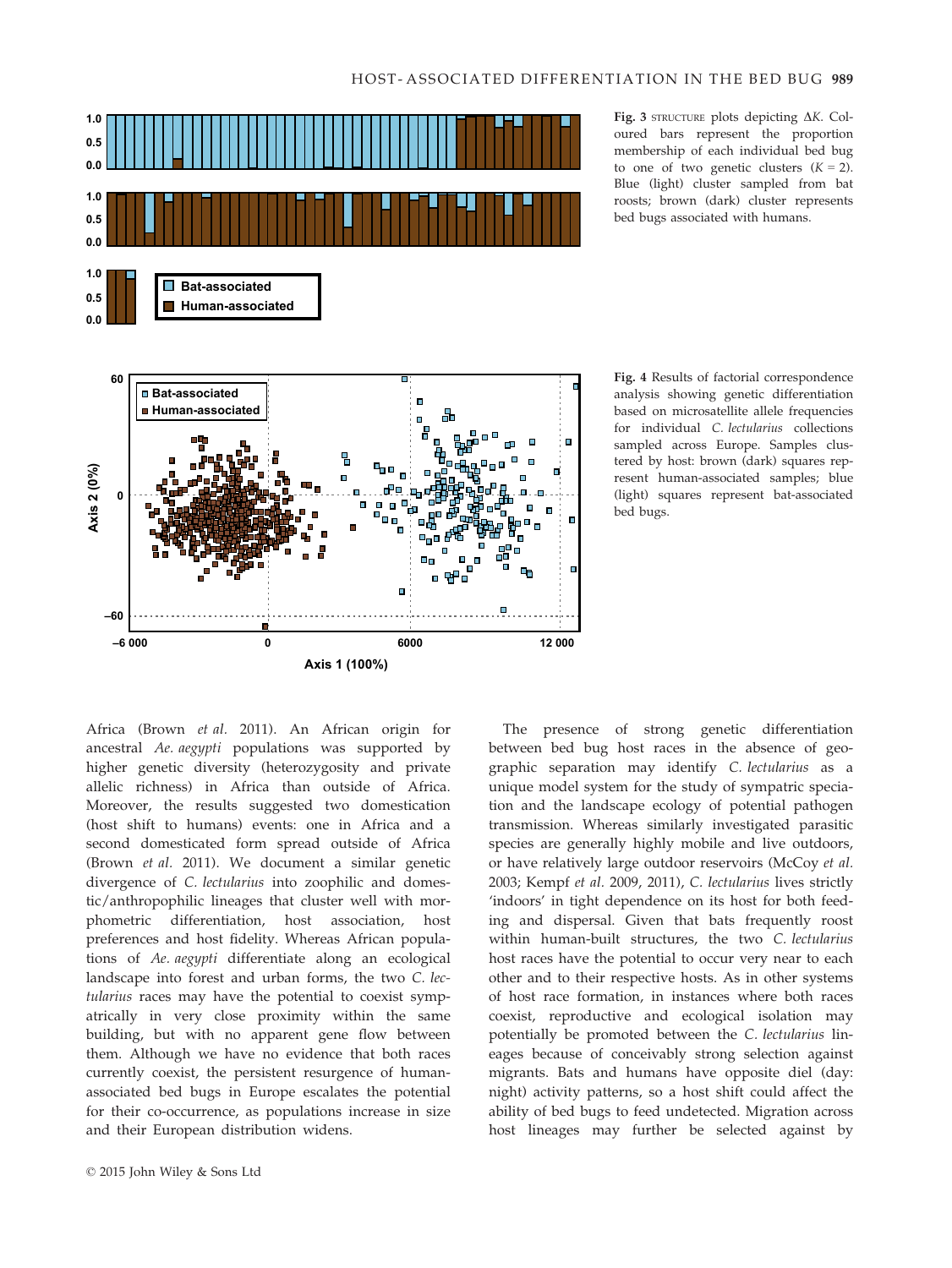reduced preference to feed on the alternative host, and lower viability of bed bugs who feed on alternative host blood, as demonstrated under laboratory conditions by Wawrocka & Bartonicka (2013). Ultimately, morphological differentiation associated with sensory, feeding and dispersal behaviours, as observed between these two C. lectularius lineages (Balvín et al. 2012a), is likely to promote host fidelity and inhibit mixing between the host races.

Finally, this unique system should facilitate investigations into phenotypic and genotypic changes that adapt ectoparasite populations to anthropophilic habits, as well as the potential for pathogen transmission between alternative hosts (e.g. bats, birds) and humans. We hypothesize that the ancestral association with and preadaptation to bats may facilitate a re-association of some human-adapted bed bugs with bats, and even a broadening of their host range to include both hosts. While we have no current evidence of the coexistence of both races within the same building, the current patterns of resurgence across Europe along with instability of the humanbuilt environment (host availability, pest interventions), compared to natural bat roosts, may further facilitate some spatial mixing between these two host races. Because bat-associated bugs could be differentially competent to harbour and transmit pathogens, these commensal interactions should be further investigated.

#### Acknowledgements

We thank all who contributed to the collecting of material used in the study. Unfortunately, they are too numerous to be mentioned. This study was supported by grants of the Ministry of Education, Youth and Sports of the Czech Republic no. SVV-2013-267 201 and the Grant Agency of Charles University no. 2010/45610 to OB, and by AFRI Competitive grant 2008-35302- 04565 from USDA-NIFA, HUD grant NCHHU-0017-13, a grant from the National Pest Management Foundation, and OCAST grant HR13-211 to WB, ELV and CS. We thank Zachary DeVries and three anonymous reviewers for their comments that improved the quality of this manuscript.

#### References

- Als TD, Nash DR, Boomsma JJ (2002) Geographical variation in host-ant specificity of the parasitic butterfly Maculinea alcon in Denmark. Ecological Entomology, 27, 403–414.
- Arbogast BS, Edwards SV, Wakeley J, Beerli P, Slowinski JP (2002) Estimating divergence times from molecular data on phylogenetic and population genetic timescales. Annual Review Ecology Systematics, 33, 707–740.
- Avise JC (2000) Phylogeography: The History and Formation of Species. Harvard University Press, Cambridge, Massachusetts.
- Balvín O, Munclinger P, Kratochvil L, Vilimova J (2012a) Mitochondrial DNA and morphology show independent evolutionary histories of bedbug Cimex lectularius (Heteroptera:

Cimicidae) on bats and humans. Parasitology Research, 111, 457–469.

- Balvín O, Ševčík M, Jahelková H et al. (2012b) Transport of bugs of the genus Cimex (Heteroptera: Cimicidae) by bats in western Palaearctic. Vespertilio, 16, 43–54.
- Bandelt HJ, Forster P, Rohl A (1999) Median-joining networks for inferring intraspecific phylogenies. Molecular Biology and Evolution, 16, 37–48.
- Bartonička T, Gaisler J (2007) Seasonal dynamics in the number of parasitic bugs (Heteroptera, Cimicidae): a possible cause of roost switching in bats (Chiroptera: Vespertilionidae). Parasitology Research, 100, 1323–1330.
- Bartonička T, Růžičková L (2012) Bat bugs (Cimex pipistrelli) and their impact on non-dwelling bats. Parasitology Research, 111, 1233–1238.
- Bartonička T, Růžičková L (2013) Recolonization of bat roost by bat bugs (Cimex pipistrelli): could parasite load be a cause of bat roost switching? Parasitology Research, 112, 1615–1622.
- Belkhir K, Borsa P, Chikhi L, Raufaste N, Bonhomme F (1999) GENETIX 4.05, Windows TM software for population genetics (ed. Laboratoire Ge'nome P, Interactions, CNRS UMR 5000). Universite' Montpellier II, France.
- Berková H, Pokorný M, Zukal J (2013) Population Ecology of the Greater Mouse-eared Bat in Reproduction and Post Reproduction Period. Ústav biologie obratlovců AV ČR, Zoologické dny, Czech Republic.
- Boase CJ (2001) Bedbugs: back from the brink. Pesticide Outlook, 12, 159–162.
- Booth W, Saenz VL, Santangelo RG, Schal C, Vargo EL (2012) Molecular markers reveal infestation dynamics of the bed bug Cimex lectularius (Hemiptera: Cimicidae) within apartment buildings. Journal of Medical Entomology, 49, 535–546.
- Brown JE, McBride CS, Johnson P et al. (2011) Worldwide patterns of genetic differentiation imply multiple 'domestications' of Aedes aegypti, a major vector of human diseases. Proceedings of the Royal Society B-Biological Sciences, 278, 2446–2454.
- Coyne JA, Orr HA (2004) Speciation. Sinauer Associates, Inc., Sunderland, Massachusetts.
- Dres M, Mallet J (2002) Host races in plant-feeding insects and their importance in sympatric speciation. Philosophical Transactions of the Royal Society B-Biological Sciences, 357, 471–492.
- Earl DA, vonHoldt BM, Bridgett M (2011) STRUCTURE HAR-VESTER: a website and program for visualizing STRUC-TURE output and implementing the Evanno method. Conservation Genetics Resources, 4, 359–361.
- Evanno G, Regnaut S, Goudet J (2005) Detecting the number of clusters of individuals using the software STRUCTURE: a simulation study. Molecular Ecology, 14, 2611–2620.
- Farris JS, Kallersjo M, Kluge AG, Bult C (1995) Testing significance of incongruence. Cladistics, 10, 315–319.
- Feder JL, Chilcote CA, Bush GL (1988) Genetic differentiation between sympatric host races of the apple maggot fly Rhagoletis pomonella. Nature, 336, 61–64.
- Fountain T, Duvaux L, Horsburgh G, Reinhardt K, Butlin RK (2014) Human-facilitated metapopulation dynamics in an emerging pest species, Cimex lectularius. Molecular Ecology, 23, 1071–1084.
- Goudet J (1995) Fstat version 1.2: a computer program to calculate F-statistics. Journal of Heredity, 86, 485-486.
- Guillot GM, Mortier F, Estoup A (2005) Geneland: a program for landscape genetics. Molecular Ecology Notes, 5, 712–715.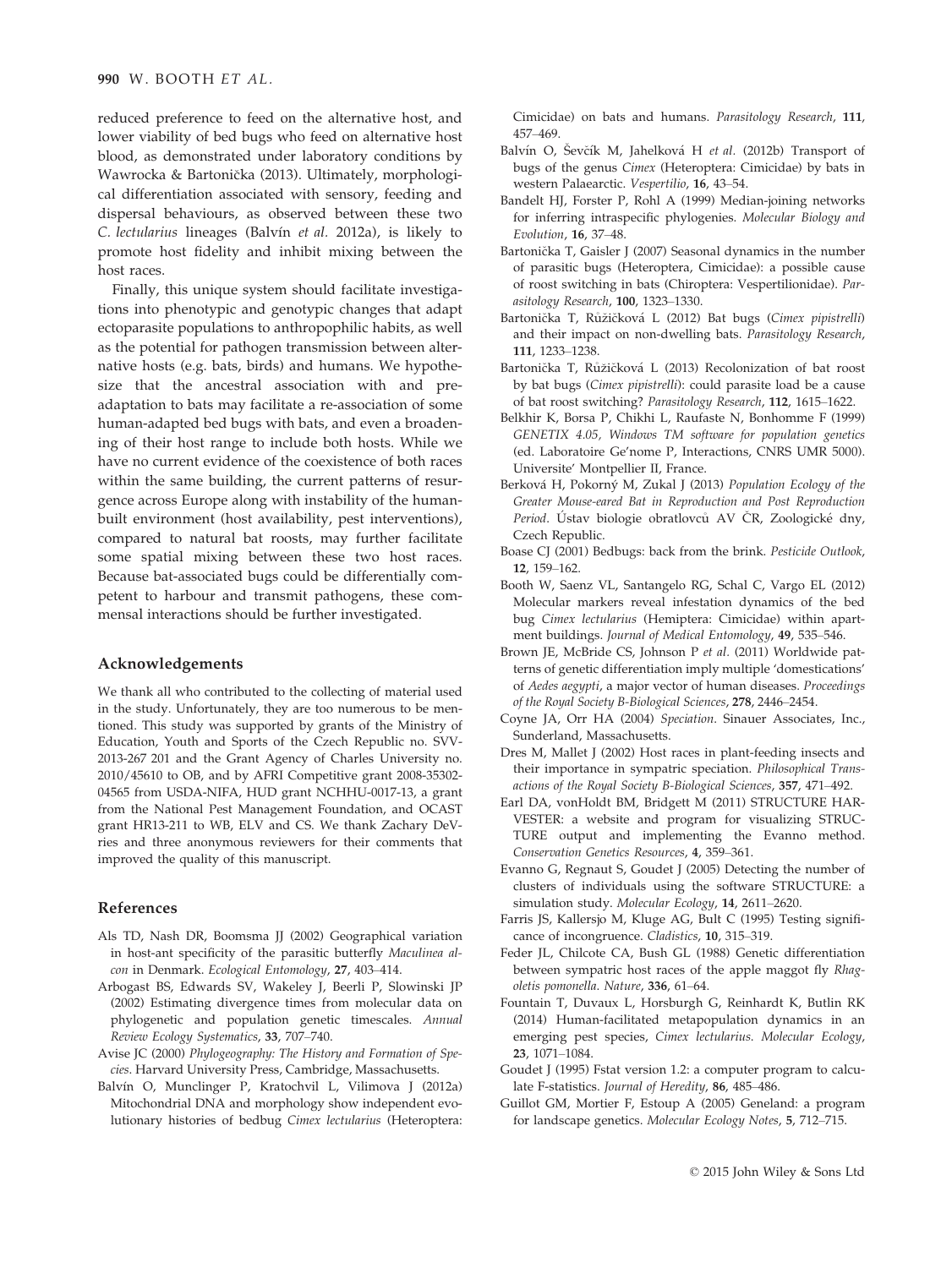- Hajibabaei M, Janzen DH, Burns JM, Hallwachs W, Hebert PDN (2006) DNA barcodes distinguish species of tropical Lepidoptera. Proceedings of the National Academy of Sciences, USA, 103, 968–971.
- Henry TJ (2009) Biodiversity of Heteroptera. Blackwell Publishing, Oxford, UK.
- Horáček I (1985) Population ecology of Myotis myotis in central Bohemia (Mammalia: Chiroptera). Acta Universitatis Carolinae - Biologica, 1981, 161–267.
- Horváth G (1913) La distribution géographique des cimicides et l'origine des punaises des lits, 294–299. In: Extrait du IXe Congres International de Zoologie. 25–30 March, Monaco (ed. Joubin L), pp. 928. Monaco.
- Huson DH, Rupp R, Scornavacca C (2010) Phylogenetic Networks. Cambridge Publisher, Cambridge.
- Jakobsson M, Rosenberg N (2007) CLUMPP: a cluster matching and permutation program for dealing with label switching and multimodality in analysis of population structure. Bioinformatics, 23, 1801–1806.
- Katoh K, Asimenos G, Toh H (2009) Multiple alignment of DNA sequences with MAFFT. Methods in Molecular Biology, 537, 39–64.
- Kempf F, Boulinier T, De Meeu T, Arnathau C, McCoy KD (2009) Recent evolution of host-associated divergence in the seabird tick Ixodes uriae. Molecular Ecology, 18, 4450-4462.
- Kempf F, De Meeus T, Vaumourin E et al. (2011) Host races in Ixodes ricinus, the European vector of Lyme borreliosis. Infection, Genetics and Evolution, 11, 2043–2048.
- Lewis PO, Zaykin D (2001) Genetic data analysis computer program for the analysis of allelic data computer program. [\(http://hydrodictyon.eeb.uconn.edu/people/plewis/software.](http://hydrodictyon.eeb.uconn.edu/people/plewis/software.php) [php](http://hydrodictyon.eeb.uconn.edu/people/plewis/software.php)).
- Marchetti K, Nakamura H, Gibbs HL (1998) Host-race formation in the Common Cuckoo. Science, 282, 471–472.
- Mayr E (1963) Animal Species and Evolution. Harvard University Press, Cambridge.
- McCoy KD, Tirard C, Michalakis Y (2003) Spatial genetic structure of the ectoparasite Ixodes uriae within breeding cliffs of its colonial seabird host. Heredity, 91, 422–429.
- Mehlhorn H (2008) Encyclopedia of Parasitology, 3rd edn. Springer, Berlin, Heidelberg.
- Moore J (2013) An overview of parasite-induced behavioral alterations – and some lessons from bats. Journal of Experimental Biology, 216, 11–17.
- Mullen SP, Shaw KL (2014) Insect speciation rules: unifying concepts in speciation research. Annual Review of Entomology, 59, 339–361.
- Panagiotakopulu E, Buckland PC (1999) Cimex lectularius L., the common bed bug from Pharaonic Egypt. Antiquity, 73, 908–911.
- Pinto LJ, Cooper R, Kraft SK (2007) Bed Bug Handbook: The Complete Guide to Bed Bugs and Their Control. Pinto & Associates Inc, Mechanicsville, Maryland.
- Poulin R (2007) Evolutionary Ecology of Parasites. Princeton University Press, Princeton, New Jersey.
- Pritchard JK, Stephens M, Donnelly P (2000) Inference of population structure using multilocus genotype data. Genetics, 155, 945–959.
- Raymond M, Rousset F (1995) Genepop (version 1.2) population genetics software for exact tests and ecumenicism. Journal of Heredity, 86, 248–249.
- Rehak Z, Gaisler J (1999) Long-term changes in the number of bats in the largest manmade hibernaculum of the Czech Republic. Acta Chiropterologica, 1, 113–123.
- Reinhardt K, Siva-Jothy MT (2007) Biology of the bed bugs (Cimicidae). Annual Review of Entomology, 52, 351–374.
- Rousset F (2008) Genepop '007: a complete reimplementation of the Genepop software for Windows and Linux. Molecular Ecology Resources, 8, 103–106.
- Saenz VL, Booth W, Schal C, Vargo EL (2012) Genetic analysis of bed bug populations reveals small propagule size within individual infestations but high genetic diversity across infestations from the eastern United States. Journal of Medical Entomology, 49, 865–875.
- Schofield CJ, Diotaiuti L, Dujardin JP (1999) The process of domestication in Triatominae. Memόrias do Instituto Oswaldo Cruz, Rio de Janeiro, 94, 375–378.
- Smirnov DG, Vekhnik VP, Kurmaeva NM, Shepelev AA, Il'in VY (2007) Species structure and dynamics of bat communities (Chiroptera: Vespertilionidae) hibernating in artificial caves of Samara Luka. Biology Bulletin, 34, 507–516.
- Snetsinger R (1997) Bed Bugs & other Bugs. Franzak & Foster Co., Cleveland, Ohio.
- Swofford DL (1999) PAUP\* Phylogenetic Analysis Using Parsimony; Version 4. Sinauer Associates, Sunderland, Massachusetts.
- Szalanski AL, Austin JW, McKern JA, Steelman CD, Gold RE (2008) Mitochondrial and ribosomal internal transcribed spacer 1 diversity of Cimex lectularius (Hemiptera: Cimicidae). Journal of Medical Entomology, 45, 229–236.
- Usinger RL (1966) Monograph of Cimicidae. Entomological Society of America, Washington, District of Columbia.
- Van Oosterhout C, Hutchinson WF, Wills DPM, Shipley P (2004) MICRO-CHECKER: software for identifying and correcting genotyping errors in microsatellite data. Molecular Ecology Notes, 4, 535–538.
- Vonholdt BM, Stahler DR, Bangs EE et al. (2010) A novel assessment of population structure and gene flow in grey wolf populations of the Northern Rocky Mountains of the United States. Molecular Ecology, 19, 4412–4427.
- Wawrocka K, Bartonicka T (2013) Host specificity of bed bugs (Cimex lectularius). In: Zoologické dny (eds Bryja J, Řehák Z., Zukal J), pp. 250–251. Ústav biologie obratlovců AV ČR, Brno, Czech Republic.
- Weir BS, Cockerham CC (1984) Estimating F-statistics for the analysis of population structure. Evolution, 38, 1358–1370.
- Yoon KS, Kwon DH, Strycharz JP et al. (2008) Biochemical and molecular analysis of deltamethrin resistance in the common bed bug (Hemiptera: Cimicidae). Journal of Medical Entomology, 45, 1092–1101.
- Zhu F, Wigginton J, Romero A et al. (2010) Widespread distribution of knockdown resistance mutations in the bed bug, Cimex lectularius (Hemiptera: Cimicidae), populations in the United States. Archives of Insect Biochemistry and Physiology, 73, 245–257.

W.B. and O.B. designed and performed the research and analysed the data. W.B., O.B., J.V. and E.L.V. supplied the reagents. W.B., O.B., E.L.V. and C.S. wrote the manuscript.